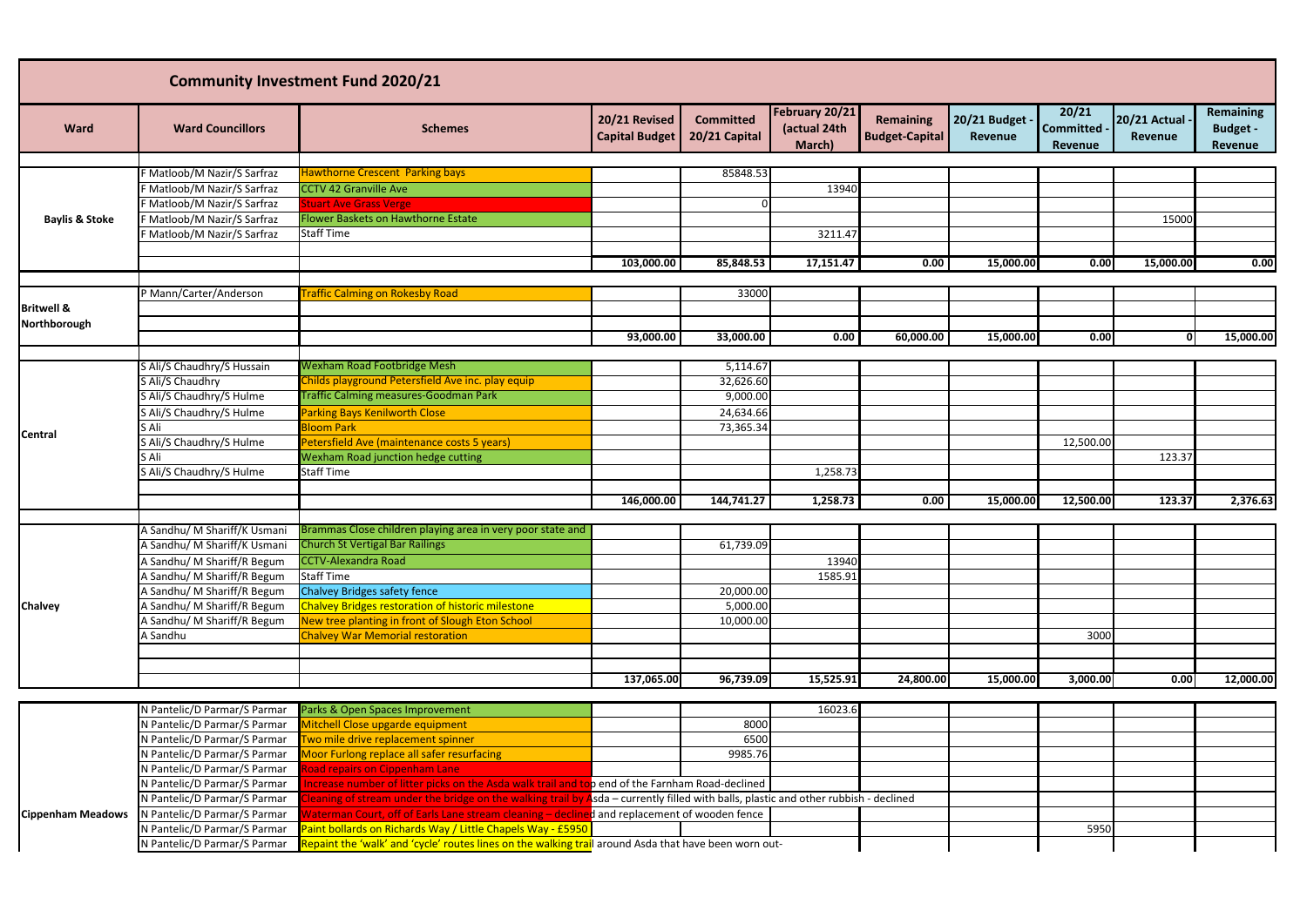| N Pantelic/D Parmar/S Parmar   Keel Drive Rail replace   |           | 4490.64   |           |      |           |          |      |          |
|----------------------------------------------------------|-----------|-----------|-----------|------|-----------|----------|------|----------|
| N Pantelic/D Parmar/S Parmar <b>Eltham Ave Green Gym</b> |           | 15000     |           |      |           |          |      |          |
| N Pantelic/D Parmar/S Parmar                             |           |           |           |      |           |          |      |          |
|                                                          |           |           |           |      |           |          |      |          |
|                                                          | 60,000.00 | 43,976.40 | 16,023.60 | 0.00 | 15,000.00 | 5,950.00 | 0.00 | 9,050.00 |

|                        |                                            | R Davis/N Holledge/J Swindlehur 1. Parking bays on verge adj to 38-46 The Greenway |            |            |           |      |           |          |           |           |
|------------------------|--------------------------------------------|------------------------------------------------------------------------------------|------------|------------|-----------|------|-----------|----------|-----------|-----------|
|                        |                                            | R Davis/N Holledge/J Swindlehur 2. 59-69 Earls Lane - grass core / extend pavement |            |            |           |      |           |          |           |           |
|                        |                                            | R Davis/N Holledge/J Swindlehur 3. Moreton Way - Parking Bays                      |            | 17,737.00  |           |      |           |          |           |           |
|                        |                                            | R Davis/N Holledge/J Swindlehur Extention of Harrison Way Parking Area             |            | 36,734.34  |           |      |           |          |           |           |
|                        | J Swindlehurst                             | <b>Green Gyms</b>                                                                  |            |            | 2000      |      |           |          |           |           |
| <b>Cippenham Green</b> | R Davis/N Holledge/J Swindlehur Staff Time |                                                                                    |            |            | 3528.66   |      |           |          |           |           |
|                        |                                            | R Davis/N Holledge/J Swindlehur Royal British Legion - Roof repair                 |            |            |           |      |           |          | 6000      |           |
|                        |                                            | R Davis/N Holledge/J Swindlehur Cippenham War Memorial Maintenance                 |            |            |           |      |           | 3000     |           |           |
|                        |                                            | R Davis/N Holledge/J Swindlehur Cippenham Green-Tree Planting                      |            |            |           |      |           |          | 2753      |           |
|                        | J Swindlehurst                             | Ward Survey-Cippenham Green                                                        |            |            |           |      |           |          | 2658      |           |
|                        |                                            |                                                                                    |            |            |           |      |           |          |           |           |
|                        |                                            |                                                                                    | 60,000.00  | 54,471.34  | 5,528.66  | 0.00 | 15,000.00 | 3,000.00 | 11,411.00 | 589.00    |
|                        |                                            |                                                                                    |            |            |           |      |           |          |           |           |
|                        | Dexter Smith                               | <b>CCTV Enhancements and Highways Safety Improvement</b>                           |            | 5389.18    |           |      |           |          |           |           |
|                        |                                            |                                                                                    |            |            |           |      |           |          |           |           |
|                        | Dexter Smith/A Cheema                      | Zebra Crossing at Bath Road/Rodney Way jct                                         |            | 51799.48   |           |      |           |          |           |           |
|                        | <b>Avtar K Cheema</b>                      | Parking Bays-Crown Meadow&Rayners Close                                            |            |            |           |      |           |          |           |           |
|                        | Avtar K Cheema                             | <b>Water Fountain for Guru Nanak</b>                                               |            |            |           |      |           |          |           |           |
|                        | Dexter Smith                               | <b>Green Gym at Westfield Hall</b>                                                 |            |            | 4000      |      |           |          |           |           |
|                        | Avtar K Cheema                             | <b>Green Gym at Westfield Hall</b>                                                 |            |            | 4000      |      |           |          |           |           |
| <b>Colnbrook</b>       | Dexter Smith                               | Restoration of 2 historic milestones                                               |            |            | 4405.52   |      |           |          |           |           |
|                        |                                            | Fating infront of the garages between Torridge Rd and Dari                         |            |            |           |      |           |          |           |           |
|                        | <b>Avtar K Cheema</b>                      |                                                                                    |            |            |           |      |           |          |           |           |
|                        | Avtar K Cheema                             | <b>Staff Time</b>                                                                  |            |            | 1407.5    |      |           |          |           |           |
|                        | <b>Dexter Smith</b>                        | <b>Staff Time</b>                                                                  |            |            | 1407.5    |      |           |          |           |           |
|                        | Dexter Smith/A Cheema                      | <b>CCTV Brandshill - Trent Road</b>                                                |            |            | 14490     |      |           |          |           |           |
|                        | Dexter Smith/A Cheema                      | <b>CCTV Brandshill - Labrum Grove</b>                                              |            |            | 13490     |      |           |          |           |           |
|                        |                                            |                                                                                    | 100,389.18 | 57,188.66  | 43,200.52 | 0.00 | 10,000.00 | 0.00     | 0.00      | 10,000.00 |
|                        |                                            |                                                                                    |            |            |           |      |           |          |           |           |
|                        |                                            | A Dhaliwal/S Munawar/N Qaseer Wexham Road Footbridge Mesh                          |            | 5114.67    |           |      |           |          |           |           |
|                        |                                            |                                                                                    |            |            |           |      |           |          |           |           |
|                        |                                            |                                                                                    |            |            |           |      |           |          |           |           |
|                        |                                            | A Dhaliwal/S Munawar/N Qaseer Stoke Road Regeneration-NLR                          |            |            |           |      |           |          |           |           |
|                        | Arvind Dhaliwal/N Qaseem<br>S Akram        | <b>Fob-Cherry Orchard Allotments</b>                                               |            | 29129.77   |           |      |           |          |           |           |
|                        |                                            | Borderside Entrance-parking design & layout                                        |            | 22402.88   |           |      |           |          |           |           |
|                        | S Akram<br>S Akram                         | Pedestrian Crossing Stoke Poges Lane opp Baylis Park                               |            | 5810       |           |      |           |          |           |           |
|                        | S Akram                                    | Pool lane one way system                                                           |            | 5697.5     |           |      |           |          |           |           |
| <b>Elliman</b>         | S Akram                                    | <b>Oakley Crescent-One Way Scheme</b><br><b>Remaining funds to Baylis Park</b>     |            | 72282.87   |           |      |           |          |           |           |
|                        | <b>Arvind Dhaliwal</b>                     | Trading Hut-Stoke Rd                                                               |            |            |           |      |           |          | 4000      |           |
|                        | Arvind Dhaliwal/Akram/Qaseem Staff Time    |                                                                                    |            |            | 1427.31   |      |           |          |           |           |
|                        | <b>Arvind Dhaliwal</b>                     | Tree works to Shaggy Calf Lane                                                     |            |            |           |      |           |          | 930       |           |
|                        | <b>Arvind Dhaliwal</b>                     | <b>Green Gym-Lismore Park</b>                                                      |            |            | 2500      |      |           |          |           |           |
|                        |                                            |                                                                                    |            |            |           |      |           |          |           |           |
|                        |                                            |                                                                                    |            |            |           |      |           |          |           |           |
|                        |                                            |                                                                                    | 144,365.00 | 140,437.69 | 3,927.31  | 0.00 | 15,000.00 | 0.00     | 4,930.00  | 10,070.00 |
|                        | Maroof Mohammed                            | <b>Birch Grove-Iron Fence</b>                                                      |            |            |           |      |           |          |           |           |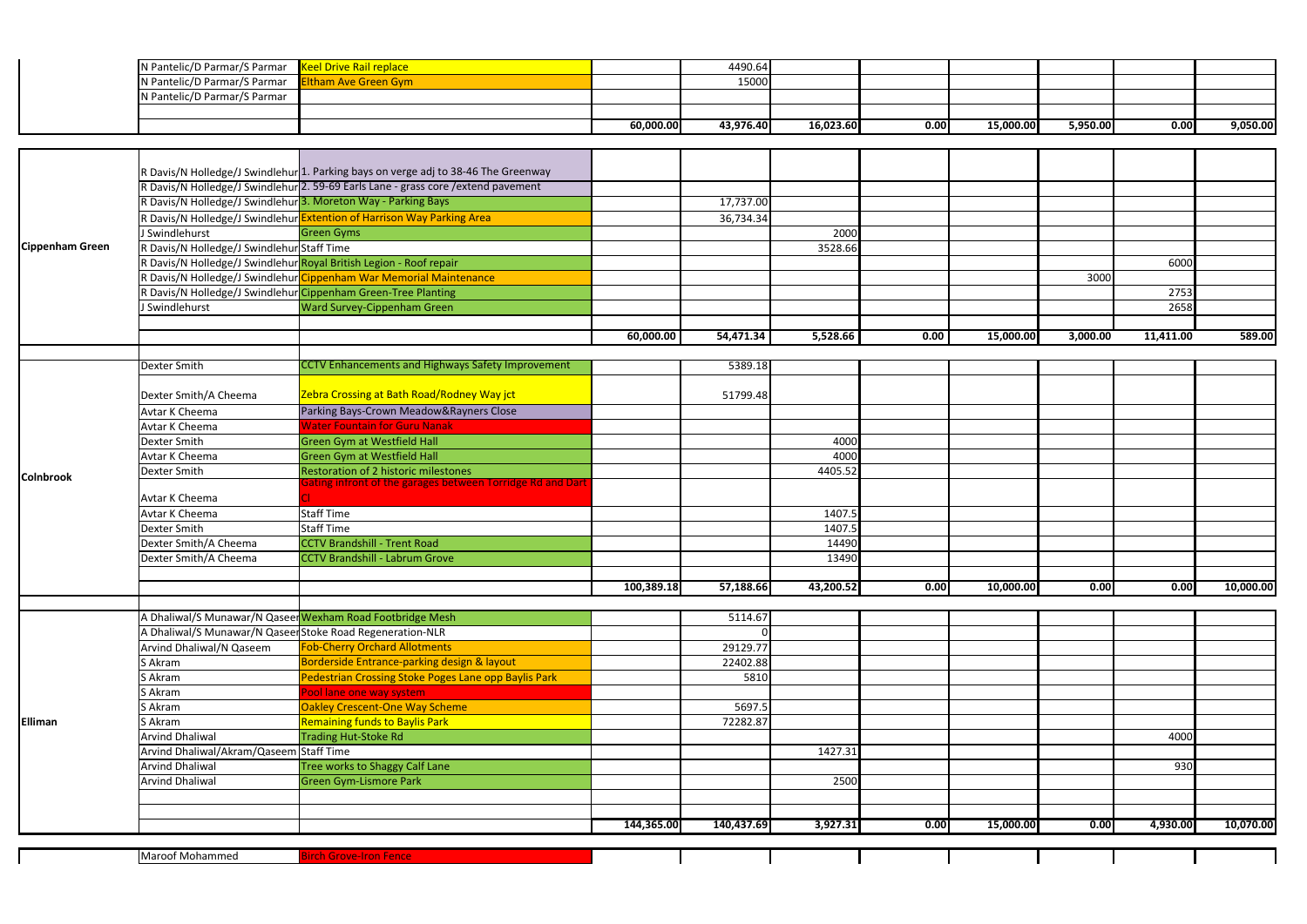|                      | Maroof Mohammed             | arch Close-Gate at alleway entrance                                   |            |            |           |      |           |      |          |           |
|----------------------|-----------------------------|-----------------------------------------------------------------------|------------|------------|-----------|------|-----------|------|----------|-----------|
|                      | Maroof Mohammed/M Rasib     | <b>Belfast Ave-CCTV Camera</b>                                        |            |            | 13940     |      |           |      |          |           |
|                      | Maroof Mohammed/M Rasib     | <b>Hampshire Ave-New CCTV</b>                                         |            | 17377      |           |      |           |      |          |           |
| Farnham              | W Sabah                     | <b>Furnival Ave-Install chacaines</b>                                 |            | 9893.35    |           |      |           |      |          |           |
|                      | W Sabah                     | Safety railings/bollards on marked bays at Northampton/Warrington Ave |            | 5124.45    |           |      |           |      |          |           |
|                      | W Sabah                     | Safety bollards on Rutland/Gloucester Ave corner                      |            | 6832.6     |           |      |           |      |          |           |
|                      | W Sabah                     | Resurfacing payment & Road on Faraday Road                            |            |            |           |      |           |      |          |           |
|                      | W Sabah                     | Safety Bollards on Norfolk/Salisbury Ave Corner                       |            | 6832.6     |           |      |           |      |          |           |
|                      |                             |                                                                       | 60,000.00  | 46,060.00  | 13,940.00 | 0.00 | 15,000.00 | 0.00 | 0.00     | 15,000.00 |
|                      |                             |                                                                       |            |            |           |      |           |      |          |           |
|                      | Madhuri Bedi                | Cheviot Road 20mph Zone                                               |            |            |           |      |           |      |          |           |
|                      | Madhuri Bedi                | <b>Gating 63 Cheviot Road</b>                                         |            |            | 1036      |      |           |      |          |           |
|                      | Madhuri Bedi                | <b>Gating Grampian Way</b>                                            |            |            | 751       |      |           |      |          |           |
|                      | Madhuri Bedi                | <b>A4 Wall Mural</b>                                                  |            | 1000       |           |      |           |      |          |           |
|                      | Madhuri Bedi                | <b>CCTV Foxborough Close</b>                                          |            | 16170      |           |      |           |      |          |           |
|                      | Madhuri Bedi                | Flower Baskets on Parlaunt Rd                                         |            |            |           |      |           |      |          |           |
|                      | Madhuri Bedi                | <b>Foxborough Park Equipment</b>                                      |            | 14469.4    | 4740      |      |           |      |          |           |
|                      | Madhuri Bedi                | 48 Flower Baskets-common road                                         |            |            | 720       |      |           |      | 4080     |           |
|                      | Madhuri Bedi                | 12 Flower Baskets-South Side Parlaunt Rd                              |            |            | 1020      |      |           |      |          |           |
|                      | Madhuri Bedi                | ligns for ward-dog fouling 20 signs                                   |            |            |           |      |           |      |          |           |
|                      | Madhuri Bedi                | <b>Nard information Boards</b>                                        |            |            |           |      |           |      |          |           |
| Foxborough           | Madhuri Bedi                | <b>Gating behind Tesco</b>                                            |            | 1000       |           |      |           |      |          |           |
|                      | Madhuri Bedi                | Grampian Way playground wall-Murial                                   |            |            |           |      |           |      |          |           |
|                      | Madhuri Bedi                | Non-Turf Wicket Harvey Park                                           |            | 11293.     |           |      |           |      |          |           |
|                      | Madhuri Bedi                | <b>Srampian Way playground</b>                                        |            |            |           |      |           |      |          |           |
|                      | Madhuri Bedi                | ine Painting-Grampian Way                                             |            |            |           |      |           |      |          |           |
|                      | Madhuri Bedi                | <b>Big Plant Pots</b>                                                 |            |            |           |      |           |      |          |           |
|                      | Madhuri Bedi                | <b>Activity classes-Safety awareness/Yoga/Boxcersise</b>              |            |            |           |      |           |      |          |           |
|                      | Madhuri Bedi                | <b>Signage for Grampian and Eden Close Flats</b>                      |            | 7800       |           |      |           |      |          |           |
|                      | Madhuri Bedi                | <b>Memorial Sign</b>                                                  |            |            |           |      |           |      |          |           |
|                      |                             |                                                                       |            |            |           |      |           |      |          |           |
|                      |                             |                                                                       |            |            |           |      |           |      |          |           |
|                      |                             |                                                                       | 60,000.00  | 51,733.00  | 8,267.00  | 0.00 | 5,000.00  | 0.00 | 4,080.00 | 920.00    |
|                      |                             |                                                                       |            |            |           |      |           |      |          |           |
|                      | P Kelly/W Strutton/A Wright | <u>ynch Hill Lane Parking Bays.</u>                                   |            |            |           |      |           |      |          |           |
|                      | P Kelly/W Strutton/A Wright | Access road opp 74 Lynch Hill Lane-Rd creation                        |            |            |           |      |           |      |          |           |
|                      | P Kelly/W Strutton/A Wright | Parking bays Outside 168-190                                          |            |            |           |      |           |      |          |           |
|                      | P Kelly/W Strutton/A Wright | Lynch Hill Lane opposite 178-180 Grass Verge                          |            | 63,698.00  |           |      |           |      |          |           |
| Haymill & Lynch Hill | P Kelly/W Strutton/A Wright | Lynch Hill Lane opposite 168-174 Grass Verge                          |            | 60,000.00  |           |      |           |      |          |           |
|                      |                             |                                                                       |            |            |           |      |           |      |          |           |
|                      |                             |                                                                       |            |            |           |      |           |      |          |           |
|                      |                             |                                                                       | 123,698.00 | 123,698.00 | 0.00      | 0.00 | 15,000.00 | 0.00 | 0.00     | 15,000.00 |

|                      |                             |                                                       | 123,698.00 | 123,698.00 | 0.00 | 0.00 |  |
|----------------------|-----------------------------|-------------------------------------------------------|------------|------------|------|------|--|
|                      |                             |                                                       |            |            |      |      |  |
|                      |                             |                                                       |            |            |      |      |  |
| Haymill & Lynch Hill | P Kelly/W Strutton/A Wright | Lynch Hill Lane opposite 168-174 Grass Verge          |            | 60,000.00  |      |      |  |
|                      | P Kelly/W Strutton/A Wright | Lynch Hill Lane opposite 178-180 Grass Verge          |            | 63,698.00  |      |      |  |
|                      | P Kelly/W Strutton/A Wright | <b>Parking bays Outside 168-190</b>                   |            |            |      |      |  |
|                      | P Kelly/W Strutton/A Wright | <b>Access road opp 74 Lynch Hill Lane-Rd creation</b> |            |            |      |      |  |
|                      | P Kelly/W Strutton/A Wright | <b>Lynch Hill Lane Parking Bays</b>                   |            |            |      |      |  |

|                      | P Brooker/M Holledge/H Cheem Parry Green South 8 x parking bays | 28,898.62 | 1259.38   |  |      |  |
|----------------------|-----------------------------------------------------------------|-----------|-----------|--|------|--|
|                      |                                                                 |           |           |  |      |  |
| P Brooker/M Holledge | Tree planting Trelwaney Ave, Green Dr & Langley Academy         |           |           |  | 9717 |  |
| H Cheema             | CCTV camera on jct of Spencer Rd & Trelwaney Ave                |           | 13,540.00 |  |      |  |
| P Brooker/M Holledge | Raised kerb entrance to flats inc. 440 Trelwaney Ave            | 1,000.00  |           |  |      |  |
| P Brooker/M Holledge | <b>Bollard near 440 Trelwaney Ave</b>                           | 1,000.00  |           |  |      |  |
|                      | <b>Blandford Road South parking places (create 3 more</b>       |           |           |  |      |  |
| P Brooker/M Holledge | parking bays outside no 33)                                     | 8,000.00  |           |  |      |  |
| P Booker/M Holledge  | Morrice close raised kerbs-near nash rd                         | 2,000.00  |           |  |      |  |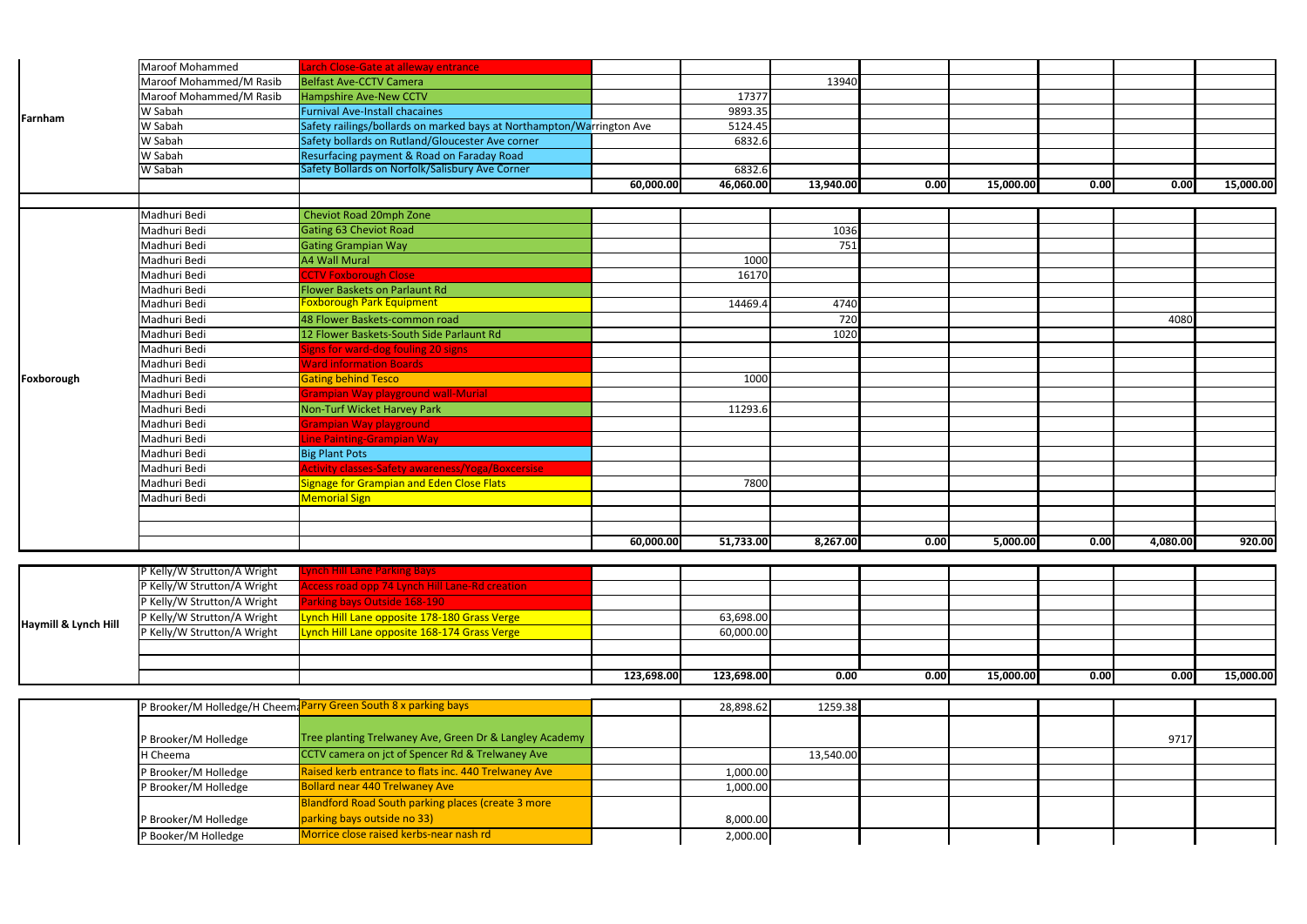|                            | P Booker/M Holledge                                         | Morrice close near trelwaney ave 6 parking bays                                        |            | 12,000.00            |            |           |           |          |          |           |
|----------------------------|-------------------------------------------------------------|----------------------------------------------------------------------------------------|------------|----------------------|------------|-----------|-----------|----------|----------|-----------|
|                            | P Booker/M Holledge                                         | <b>Blandford Road North - 3 bollards&amp;gate</b>                                      |            |                      |            |           |           |          |          |           |
|                            |                                                             | P Brooker/M Holledge/H Cheema Blandford Rd South-raised kerb outside 1to5              |            | 2,801.00             |            |           |           |          |          |           |
|                            |                                                             | P Brooker/M Holledge/H Cheema 55 Stile Rd-replace 10 wooden bollards                   |            | 3,600.00             |            |           |           |          |          |           |
| <b>Langley Kedermister</b> |                                                             | P Brooker/M Holledge/H Cheemalangley High St parking-2 spaces outside 43 High St       |            |                      |            |           |           |          |          |           |
|                            |                                                             |                                                                                        |            |                      |            |           |           |          |          |           |
|                            |                                                             | P Brooker/M Holledge/H Cheem Blandford Rd South- 8 Parking spaces outside 44 to 62     |            | 23,068.38            |            |           |           |          |          |           |
|                            |                                                             | P Booker/M Holledge/H Cheema 6 Parking spaces outside 87 Harrow Rd                     |            |                      |            |           |           |          |          |           |
|                            |                                                             | P Booker/M Holledge/H Cheema <mark>2 Parking spaces outside 11 Churchurchill Rd</mark> |            |                      |            |           |           |          |          |           |
|                            |                                                             | P Booker/M Holledge/H Cheema Trelwaney Ave Tree protection                             |            |                      |            |           |           | 2000     |          |           |
|                            | <sup>2</sup> Booker/M Holledge/H Cheema 25 Reddington Drive |                                                                                        |            |                      |            |           |           |          |          |           |
|                            | P Brooker/M Holledge                                        | <b>VAS Langley Road</b>                                                                |            | 5400                 |            |           |           |          |          |           |
|                            | H Cheema                                                    | 31 Parry Green South                                                                   |            |                      |            |           |           | 1272     |          |           |
|                            | P Brooker/M Holledge/H CheemaTree Trim Shelly Close         |                                                                                        |            |                      |            |           |           | 848      |          |           |
|                            | P Brooker/M Holledge/H Cheem Staff Time                     |                                                                                        |            |                      | 4432.62    |           |           |          |          |           |
|                            |                                                             |                                                                                        |            |                      |            |           |           |          |          |           |
|                            |                                                             |                                                                                        |            |                      |            |           |           |          |          |           |
|                            |                                                             |                                                                                        |            |                      |            |           |           |          |          |           |
|                            |                                                             |                                                                                        | 107,000.00 | 87,768.00            | 19,232.00  | 0.00      | 15,000.00 | 4,120.00 | 9,717.00 | 1,163.00  |
|                            |                                                             |                                                                                        |            |                      |            |           |           |          |          |           |
|                            | Z Ajaib/T Plenty/H Minhas                                   | Springate Field-Cricket practice net                                                   |            |                      | 11974      |           |           |          |          |           |
|                            | Z Ajaib/T Plenty/H Minhas                                   | Springate Field-walking path                                                           |            | 25665.56             |            |           |           |          |          |           |
|                            | Z Ajaib/T Plenty/H Minhas                                   | Springate Field-extra lighting (4 lights)                                              |            | 11000                |            |           |           |          |          |           |
|                            | Z Ajaib/T Plenty/H Minhas                                   | Springate Field-3 benches                                                              |            |                      | 3125       |           |           |          |          |           |
|                            | Z Ajaib/T Plenty/H Minhas                                   | Grasholm Way/Stornaway Rd-1 bench                                                      |            | 1100                 |            |           |           |          |          |           |
|                            | Z Ajaib/T Plenty/H Minhas                                   | Flower baskets Parlaunt Road                                                           |            |                      |            |           |           |          | 4590     |           |
|                            | Z Ajaib/T Plenty/H Minhas                                   | VAS - Langley Rd & Middlegreen                                                         |            | 5400                 |            |           |           |          |          |           |
|                            | Z Ajaib/T Plenty/H Minhas                                   | <b>Elmhurst Road Parking</b>                                                           |            | 958.18               | 2062.92    |           |           |          |          |           |
|                            | Z Ajaib/T Plenty/H Minhas                                   | <b>Barton Road Parking</b>                                                             |            |                      |            |           |           |          |          |           |
| Langley St Mary's          | Z Ajaib/T Plenty/H Minhas                                   | <b>Shrubs for Harrow Market</b>                                                        |            |                      | 4437       |           |           | 1222.35  |          |           |
|                            | Z Ajaib/T Plenty/H Minhas                                   | 37-67 Maryside Knee Rail                                                               |            | 3006.65              |            |           |           |          |          |           |
|                            | Z Ajaib/T Plenty/H Minhas                                   | Dog Fouling signs and bins                                                             |            |                      |            |           |           |          |          |           |
|                            | Z Ajaib/T Plenty/H Minhas                                   | <b>Tree Pruning on Parlaunt Road</b>                                                   |            |                      |            |           |           |          | 3604     |           |
|                            | Z Ajaib/T Plenty/H Minhas                                   | Repainting of roads lines on Thames Rd                                                 |            |                      |            |           |           | 345      |          |           |
|                            | Z Ajaib/T Plenty/H Minhas                                   | <b>Meadfield Road line painting</b>                                                    |            |                      |            |           |           | 1245     |          |           |
|                            | Z Ajaib/T Plenty/H Minhas                                   | <b>CCTV camera Harrow Market</b>                                                       |            | 16170                |            |           |           |          |          |           |
|                            | Z Ajaib/T Plenty/H Minhas                                   | Deep clean Harrow Market, Springfield Rd, Maplin Park,                                 |            |                      |            |           |           | 1273.65  |          |           |
|                            | Z Ajaib/T Plenty/H Minhas                                   | 32 Baskets Parlaunt Rd<br><b>Staff charges</b>                                         |            |                      |            |           |           | 2720     |          |           |
|                            |                                                             |                                                                                        | 86,400.00  | 1500.69<br>64,801.08 | 21,598.92  | 0.00      |           |          | 8,194.00 |           |
|                            |                                                             |                                                                                        |            |                      |            |           | 15,000.00 | 6,806.00 |          | 0.00      |
|                            | Balvinder S. Bains                                          | Play area edge of Upton Park                                                           |            | $-104,042.19$        | 123330.11  |           |           |          |          |           |
|                            | Rajinder S Sandhu                                           | 5 CCTV to cover Upton Triangle                                                         |            | 5852                 | 20594      |           |           |          |          |           |
|                            | Balvinder S. Bains                                          | 5 CCTV to cover Upton Triangle                                                         |            |                      | 10536      |           |           |          |          |           |
|                            | Jina Basra                                                  | 5 CCTV to cover Upton Triangle                                                         |            | 10000                |            |           |           |          |          |           |
| <b>Upton</b>               | <b>B</b> Bains/R Sandhu/J Basra                             | VAS - Langley Rd & Middlegreen                                                         |            | 5400                 |            |           |           |          |          |           |
|                            | B Bains/R Sandhu/J Basra                                    | <b>Improvement of Glenavon Gardens</b>                                                 |            | 9000                 | 996.84     |           |           |          |          |           |
|                            |                                                             |                                                                                        |            |                      |            |           |           |          |          |           |
|                            |                                                             |                                                                                        |            |                      |            |           |           |          |          |           |
|                            |                                                             |                                                                                        | 124,131.24 | $-73,790.19$         | 155,456.95 | 42,464.48 | 15,000.00 | 0.00     | 0.00     | 15,000.00 |
|                            |                                                             |                                                                                        |            |                      |            |           |           |          |          |           |
|                            | H Dar/S Sadiq/P Sohal                                       | Wexham Rd Footbridge Mesh                                                              |            | 5,114.67             |            |           |           |          |          |           |
|                            |                                                             |                                                                                        |            |                      |            |           |           |          |          |           |